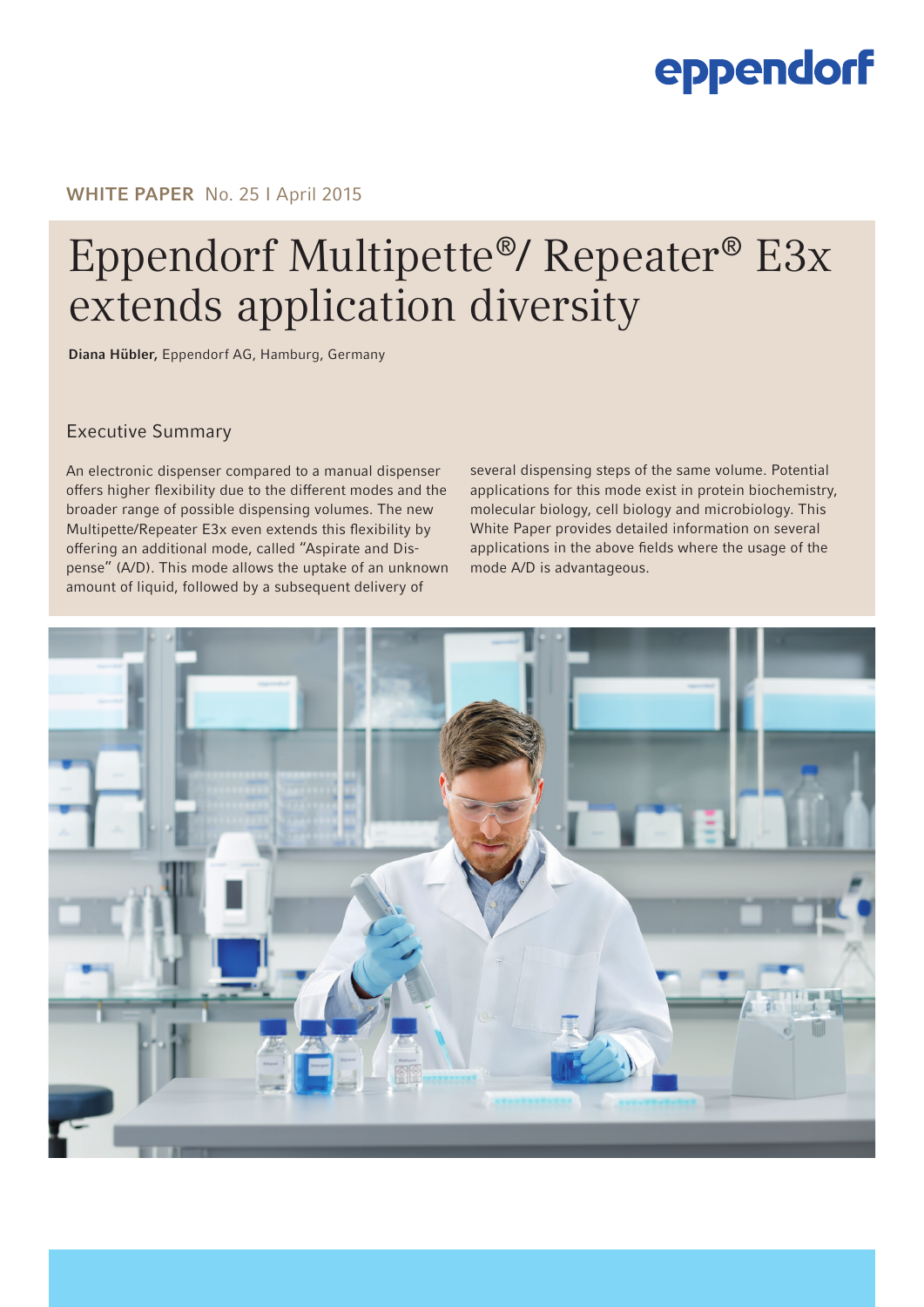## Introduction

Liquid handling systems function according to two physical principles. Transfer of liquid either takes place via an air cushion or by positive displacement. The tips of positive displacement systems, e.g. Eppendorf Combitips advanced® have an integrated piston that is coupled with the piston of the instrument for liquid transfer. The liquid in the tip only reaches up to the integrated piston which is hermetically sealed by a sealing lip. This construction principle offers two main advantages. First, it ensures higher accuracy and precision when working with liquids whose physical properties differ from that of water. Second, the formation of aerosols is excluded which makes positive displacement instruments ideal for contamination-free work.

Eppendorf offers several liquid handling devices based on the positive displacement system. Among those the dispenser combines the advantage of a positive displacement system with the possibility of dispensing, meaning the aspiration

## Possible fields of applications

Basically mode A/D allows the uptake of an unknown amount of liquid and the subsequent dispensing of this volume in equal parts. The advantage of this new mode: it calculates the aspirated liquid volume and allows the user to define the volume to be dispensed. General application examples would be the uptake of a supernatant followed by the subsequent distribution to several reaction tubes, or if you want to calculate whether the small amount of liquid left in a supply bottle will be sufficient for your experiment. This mode can virtually be used for several applications in protein biochemistry, molecular biology, cell biology or microbiology. Examples of possible applications in each field will be discussed below.

#### Protein biochemistry

Classical protein biochemistry focuses on the understanding of the biological function of a protein, its amino acid composition, its structure and binding partners, the subcellular localization of the protein and finally its physiological role in the organism. In proteomics, a large-scale characterization of the proteome (whole set of proteins found in one cell line, tissue or organism at a defined biological situation and time point) of a sample is performed by using an integrated set of workflows. These workflows are used to characterize differences in protein expression between biological specimens. Important methods in protein research include protein purification, SDS-PAGE (poly acrylamide gel electrophoresis), HPLC, 2D gel electrophoresis, mass spectrometry, Western Blot and ELISA.

of liquid and the subsequent dispensing in equal/partial volumes. Eppendorf dispensers can be divided into two categories: manual and electronic devices. Manual dispensers like the Multipette/Repeater M4 are used for simple serial dispensing tasks where different modes or a high number of different dispensing volumes are not necessary.

Electronic dispensers, e.g. the Multipette/Repeater E3/E3x, offer a higher flexibility due to different modes. The new Multipette /Repeater E3x even extends this flexibility by offering the mode "Aspirate and Dispense" (A/D). This White Paper highlights possible applications in cell biology, microbiology, molecular biology and protein biochemistry.

#### Protein extraction:

When using detergents for protein extraction the proteins are solubilized during extraction and are finally found in the supernatant. For supernatant uptake the Multipette/Repeater E3x in mode A/D can be used. The supernatant is aspirated, its volume calculated, and it could easily be distributed to an appropriate amount of reaction vessels.

#### Molecular biology

Molecular Biology is a branch of biology that deals with the molecular basis of biological processes. It concerns itself with the understanding of the DNA/RNA base sequence, the function of DNA/RNA sequences and the interaction between DNA, RNA and proteins. Furthermore, this field overlaps to a great extend with other areas of biology and chemistry, particularly biochemistry. Important methods in DNA/RNA research include DNA/RNA purification, polymerase chain reaction (PCR), sequencing etc.

#### DNA/RNA extraction:

One important method in DNA/RNA research is the extraction of DNA and RNA from different sample material e.g. cells, bacteria, plants. For DNA/RNA extraction different protocols are available. In several protocols, the DNA/RNA is found in the supernatant after extraction. Here mode A/D can be used to aspirate the supernatant and dispense it in equal volumes into several reaction vessels. So when aspirating the liquid the customer will immediately know for how many assays/aliquots the volume will last.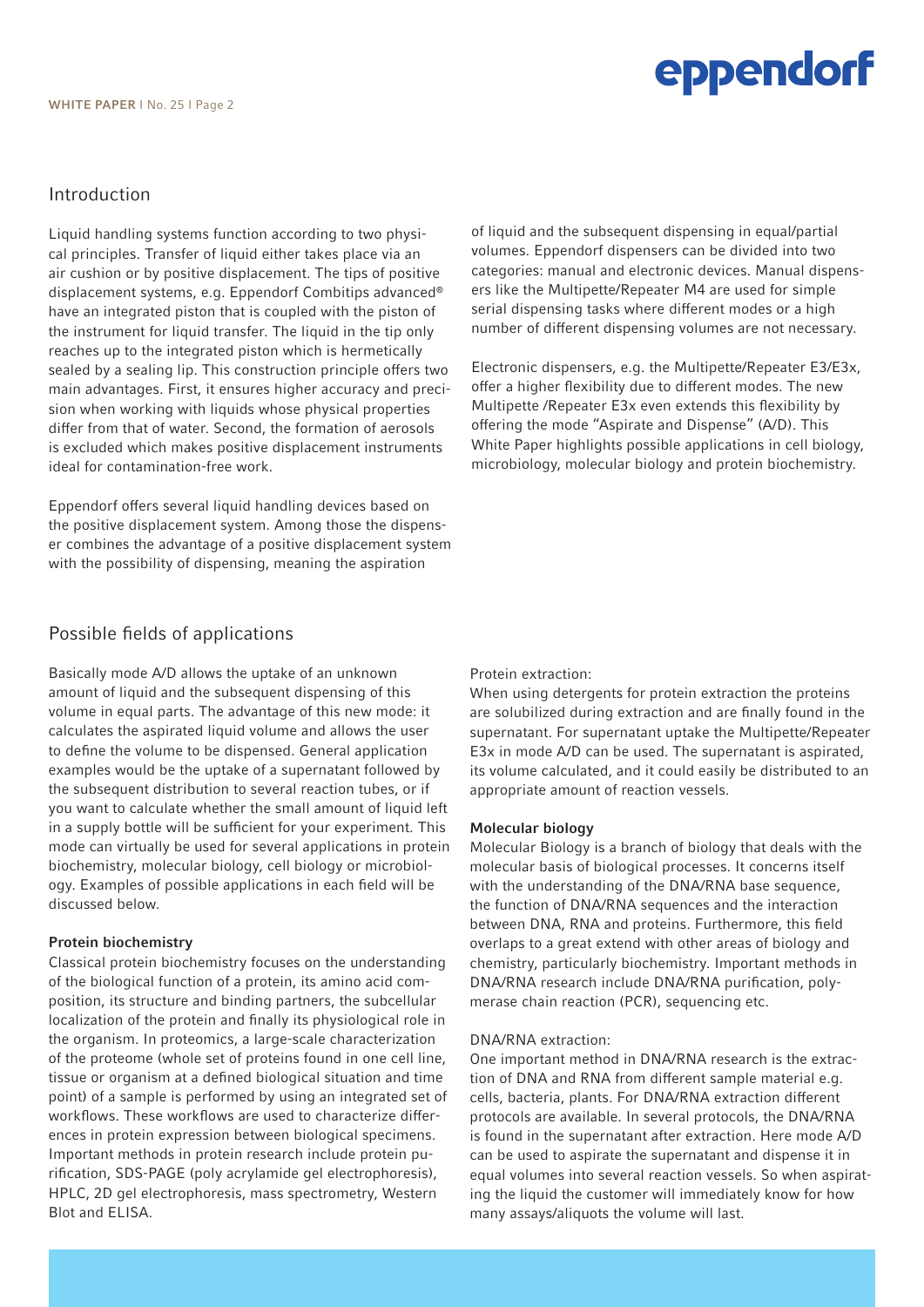# eppendorf

#### Cell Biology

Cell biology is a branch of biology that studies cells - the organelles they contain, their function, their physiological properties, their life cycle, the interactions with their environment etc. Cell biology basic research can be divided into several subfields e.g. the study of cell metabolism, the study of cell genetics and the underlying regulatory mechanisms, the study of cell compartment structures, the study of cell cycle, division and death and the study of cell communication and signaling.

#### Density gradient centrifugation:

One important technique in cell biology is the fractionation of cells into their components. This is often done using density gradient centrifugation. Here a homogenate of cells or tissue is pipetted on a density gradient. During centrifugation, the cell compartments will be enriched in their appropriate density zone. The density gradient is normally done using highly viscous solutions, e.g. sucrose. Thus the usage of a positive displacement instrument, like the Multipette/ Repeater E3x in combination with Combitips advanced is advantageous. Furthermore, after completed centrifugation one has to separate the different layers (which contain the different cell compartments) of the density gradient. This can easily be done with the Multipette/Repeater E3x in A/D mode. It allows you to aspirate the liquid while counting the liquid volume and subsequently dispense the appropriate amount of liquid into several reaction vessels. The purified cell compartments are now ready to be used for different applications e.g. biochemical analysis of the protein composition.

#### Conditioned media:

To study cell metabolism or cell genetics etc. the cells are normally cultured under appropriate conditions in cell culture. To supply the cells with all nutrients and metabolites needed for cell growth and differentiation an appropriate medium is supplied. Sometimes the use of conditioned media is beneficial for cell lines that are difficult to cultivate. Conditioned medium is used medium harvested from cultured cells, which contains metabolites, growth factors and extracellular matrix proteins secreted into the medium by the cultured cells. The cell lines which require conditioned media are dependent on at least one of constituents found in the conditioned media. To remove the conditioned media from the cells the Multipette/Repeater E3x in A/D mode can be used. This mode allows the consequent removing of the media from several wells as a contamination between several wells is of no consequence here. Afterwards the aspirated volume is displayed and the customer will be able to set the dispensing volume as needed to cultivate the appropriate

amount of cultured cells.

#### Freezing of cells:

To store cells for an indefinite period of time they can be frozen in liquid nitrogen. Therefore the cells are resuspended in medium containing DMSO. To dispense the cell suspension into the prepared cryo vials again Multipette/Repeater E3x in A/D mode can be used.

#### Microbiology

Microbiology is the study of microorganisms, a large and diverse group of organisms (bacteria, archae, yeast, fungi, algae, protozoa, (viruses)) that exist as single cells or cell clusters.

#### Cultivation of microorganisms:

To study microorganisms these have to be cultivated under appropriate conditions. So, they are normally grown in deepwell plates, test tubes, tubes etc. using appropriate media. Here the Multipette/Repeater E3x in A/D mode can be used to aspirate media from storage flasks and dispense it in equal parts into several vessels, which are afterwards inoculated with the microorganisms.

#### Freezing of bacteria:

In case precious bacteria must be stored for several years, this is done at -70 °C in medium containing 15 % glycerol. These cryo stocks are normally prepared in replicates. Here the Multipette/Repeater E3x with its A/D mode could be used for adding 100 % glycerol into cryo vials and subsequent addition of the bacteria culture.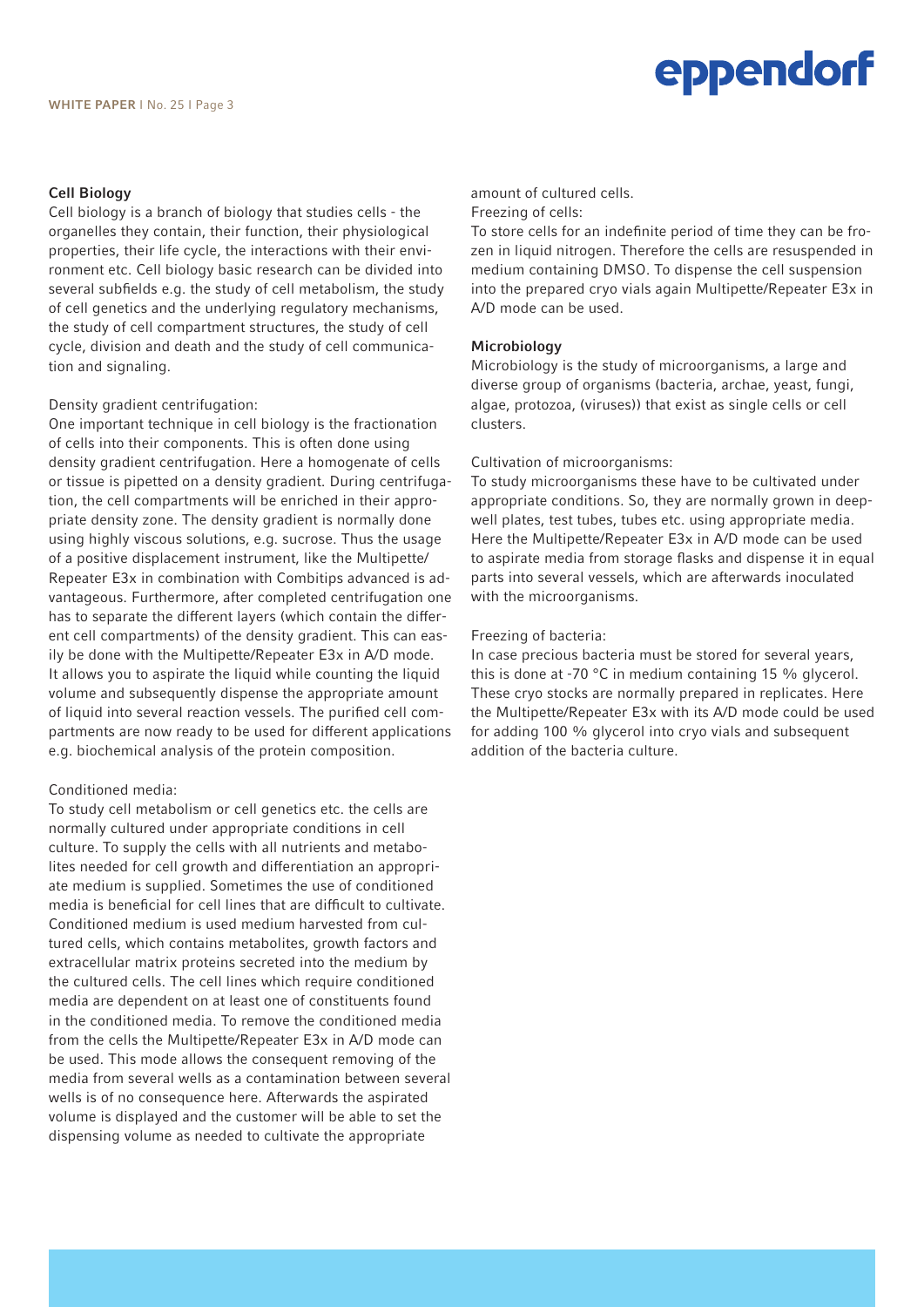# eppendorf

#### Ordering information Multipette® E3 / E3x

| Description                                                                                           | Order number |
|-------------------------------------------------------------------------------------------------------|--------------|
| Multipette® E3 with charging adapter and 2 Combitips advanced® assortment packs                       | 4987 000.010 |
| Multipette® E3 with charging adapter, 2 Combitips advanced® assortment packs, and charging stand      | 4987 000.371 |
| Multipette® E3x with charging adapter and 2 Combitips advanced® assortment packs                      | 4987 000.029 |
| Multipette® E3x with charging adapter, 2 Combitips advanced® assortment packs, and charging stand     | 4987 000.380 |
| Charger stand for Multipette® stream/Multipette® Xstream/Multipette® E3 & E3x, for one device         | 4880 000.018 |
| Charger Carousel for 4 Eppendorf Xplorer® and Eppendorf Xplorer® plus                                 | 4880 000.026 |
| Multipette® charger shell for charger carousel Eppendorf Xplorer/ Eppendorf Xplorer plus 4880 000.026 | 4880 601.003 |
| Wallmount for Multipette® stream/Multipette® Xstream/Multipette® E3 & E3x                             | 4986 604.001 |
| Eppendorf TrackIT consisting of software and RFID reader                                              | 3903 000.014 |
|                                                                                                       |              |

#### Ordering information for Combitips advanced and accessories

| Combitips advanced <sup>®</sup>                                                                                                                              | Color coding        | Eppendorf Quality™<br>box of 100 pcs.<br>$(4 \text{ bags} \times 25 \text{ PCs.})$                                                   | PCR clean*1<br>box of 100 pcs., 4 bags<br>$(zip-lock) \times 25$ pcs. | Eppendorf Biopur®*2<br>box of 100 pcs.<br>(individually wrapped) |
|--------------------------------------------------------------------------------------------------------------------------------------------------------------|---------------------|--------------------------------------------------------------------------------------------------------------------------------------|-----------------------------------------------------------------------|------------------------------------------------------------------|
| $0.1$ mL                                                                                                                                                     | $\Box$ White        | 0030 089.405                                                                                                                         | 0030 089.766                                                          | 0030 089.618                                                     |
| $0.2$ mL                                                                                                                                                     | Light blue          | 0030 089.413                                                                                                                         | 0030 089.774                                                          | 0030 089.626                                                     |
| $0.5$ mL                                                                                                                                                     | <b>Purple</b>       | 0030 089.421                                                                                                                         | 0030 089.782                                                          | 0030 089.634                                                     |
| 1 mL                                                                                                                                                         | Yellow              | 0030 089.430                                                                                                                         | 0030 089.790                                                          | 0030 089.642                                                     |
| $2.5$ mL                                                                                                                                                     | Green               | 0030 089.448                                                                                                                         | 0030 089.804                                                          | 0030 089.650                                                     |
| 5 mL                                                                                                                                                         | $\blacksquare$ Blue | 0030 089.456                                                                                                                         | 0030 089.812                                                          | 0030 089.669                                                     |
| $10 \text{ mL}$                                                                                                                                              | <b>Orange</b>       | 0030 089.464                                                                                                                         | 0030 089.820                                                          | 0030 089.677                                                     |
| 25 mL*3                                                                                                                                                      | $\blacksquare$ Red  | 0030 089.472                                                                                                                         | 0030 089.839                                                          | 0030 089.685                                                     |
| 50 $mL^{*3}$                                                                                                                                                 | Light gray          | 0030 089.480                                                                                                                         | 0030 089.847                                                          | 0030 089.693                                                     |
| Accessories                                                                                                                                                  |                     |                                                                                                                                      |                                                                       |                                                                  |
| 25 mL adapter (1 pc.)                                                                                                                                        | $\blacksquare$ Red  | 0030 089.715                                                                                                                         |                                                                       |                                                                  |
| 25 mL adapter (7 pcs.)                                                                                                                                       | $\blacksquare$ Red  |                                                                                                                                      |                                                                       | 0030 089.731                                                     |
| 50 mL adapter (1 pc.)                                                                                                                                        | Light gray          | 0030 089.723                                                                                                                         |                                                                       |                                                                  |
| 50 mL adapter (7 pcs.)                                                                                                                                       | Light gray          |                                                                                                                                      |                                                                       | 0030 089.740                                                     |
| Combitip Rack<br>(for 8 Combitips advanced®, 0.1 mL-10 mL)                                                                                                   |                     | 0030 089.758                                                                                                                         |                                                                       |                                                                  |
| Combitips advanced Assortment pack<br>(1 Combitip of each size, incl. adapters)                                                                              |                     | 0030 089.936                                                                                                                         |                                                                       |                                                                  |
| *1 PCR clean: batch tested and certified to be free of: human DNA, DNase, RNase, PCR inhibitors<br>*3 4 boxes of 25 pcs. each. Each box contains an adapter. |                     | *2 Biopur®: batch tested and certified to be sterile and free of: human and bacterial DNA, DNase, RNase, PCR inhibitors, ATP, Pyogen |                                                                       |                                                                  |

Your local distributor: www.eppendorf.com/contact Eppendorf AG · 22331 Hamburg · Germany eppendorf@eppendorf.com · www.eppendorf.com

#### www.eppendorf.com

Frost & Sullivan® is a registered trademark of Frost & Sullivan Corporation, USA. Eppendorf®, the Eppendorf logo, Multipette®, Biopur®,<br>Eppendorf Xplore®, PhysioCare Concept®, Combitips and Combitips advanced® are register